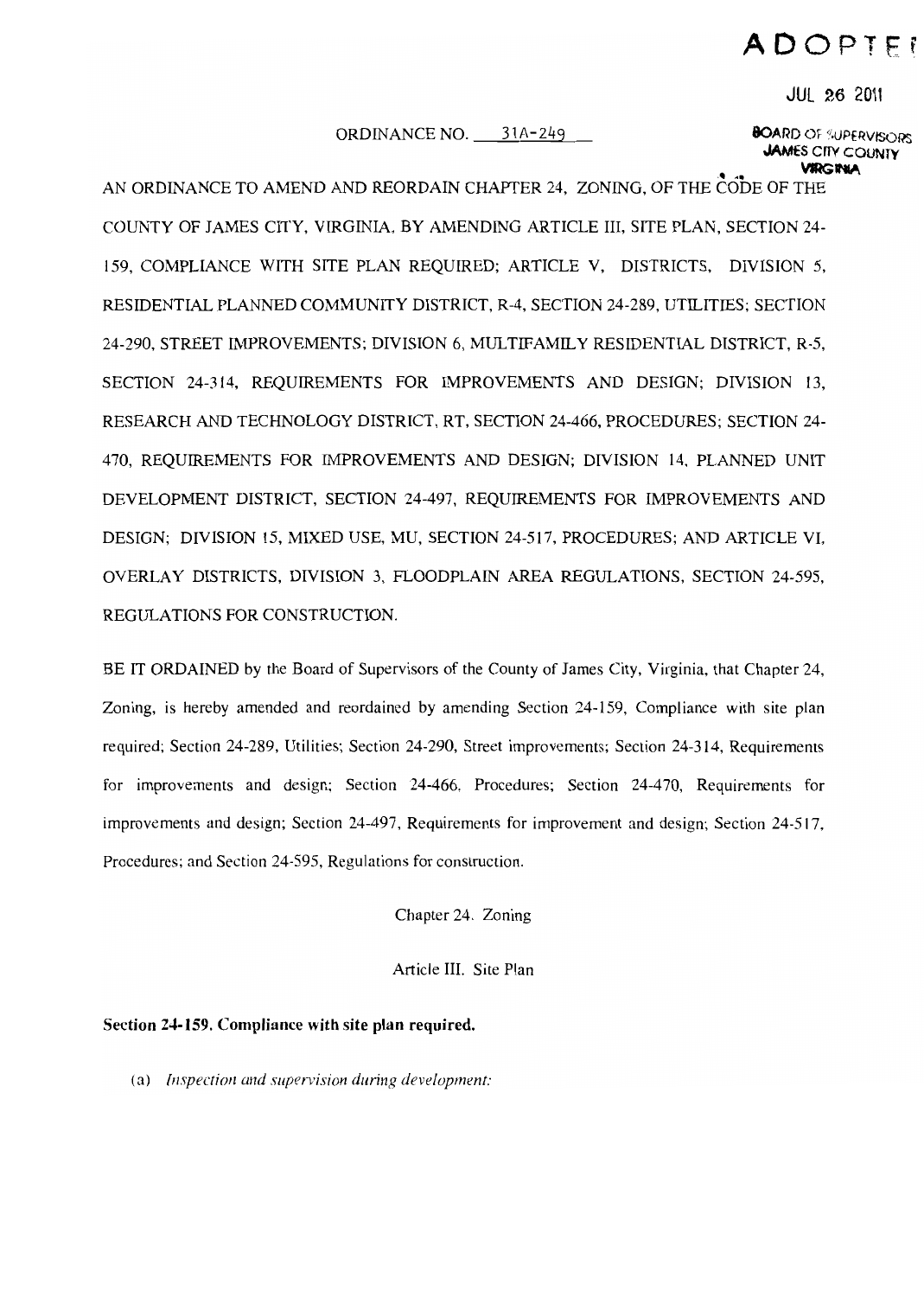(I) Unless otherwise specifically provided in this chapter, the construction standards for all off-site and on-site improvements required by this chapter, the site plan or other documents approved by the county shall conform to county design and construction standards. The director of eode compliance *building safety and permits* or his agents shall, after approval of the plan and specifications, inspect construction of all improvement and land disturbances to assure conformity with the approved plans to the maximum extent possible.

(2) The owner or agent shall notify the director of code compliance *building safety and permits* in writing three days prior to the beginning of all street or storm sewer work shown to be constructed on the site plan.

# ARTICLE V. DISTRICTS

## **Section 24-289. Utilities.**

(c) Recreational maintenance facilities, maintenance facilities, temporary sales offices, temporary construction offices and accessory structures may be permitted to temporarily operate on individual well and septic systems provided the following is met:

 $(2)$  Individual wells shall be approved by the health department and the director of  $\epsilon$ ode eompliance *building safety and permits* prior to preliminary site plan approval;

(4) The structure shall connect to public water within five years from the date of final site plan approval and shall be guaranteed by appropriate surety, letter of credit, cash escrow or other form of guarantee approved by the county attorney and the director of code compliance *building safety and permits.* The structure shall connect to public utilities within 30 days of the date that such facilities are constructed within the minimum connection distance for public utilities as determined by the James City Service Authority; and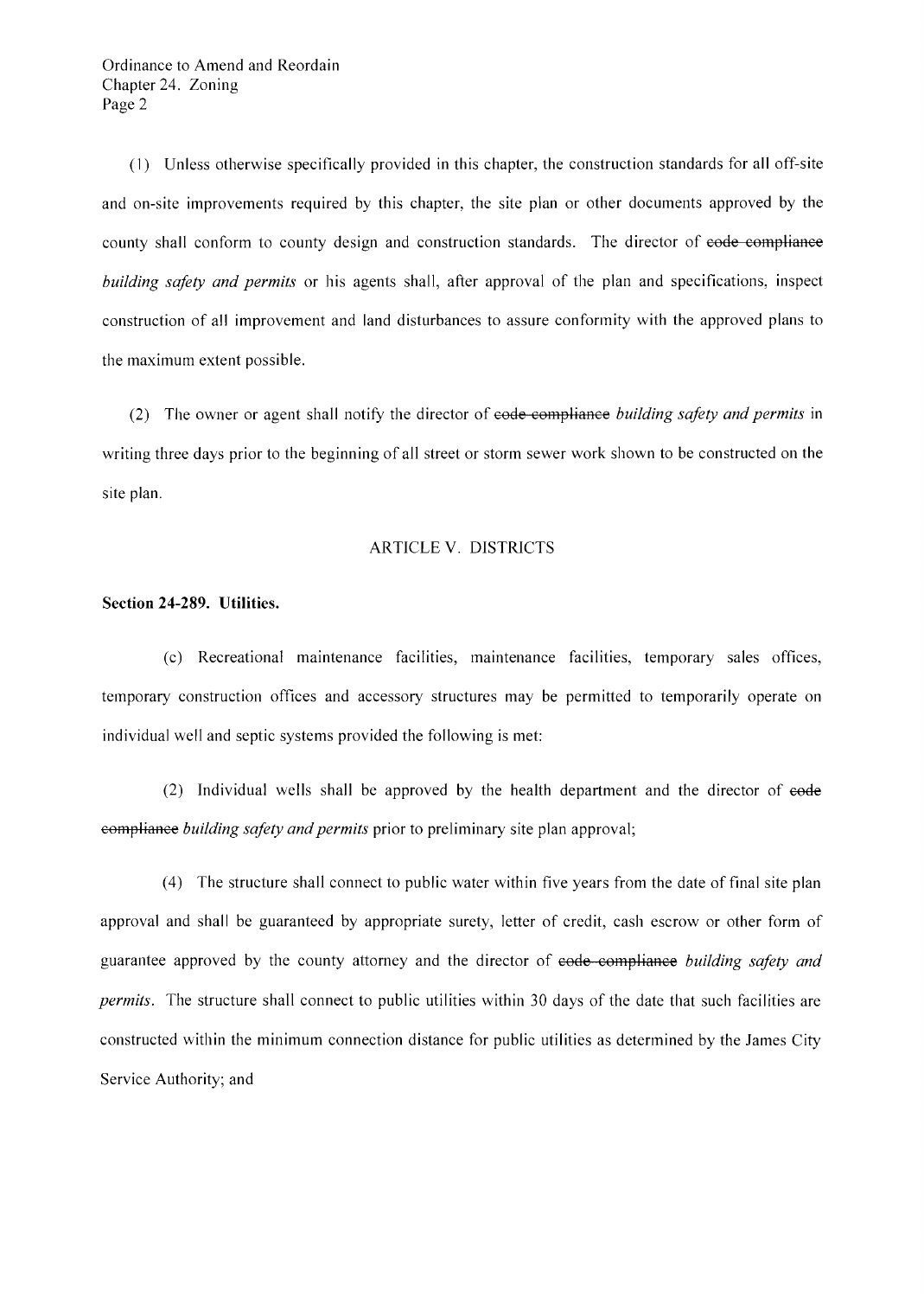#### Section 24-290. Street improvements.

(b) Private streets may be permitted upon approval of the board of supervisors and shall be coordinated with existing or planned streets of both the master plan and the county Comprehensive Plan. Private streets shown on the final plan shall meet the requirements of the Virginia Department of Transportation, except as specified in paragraph (d) below.

The construction of streets whether public or private shall be guaranteed by appropriate surety, letter of credit, cash escrow or other form of guarantee approved by the county attorney and director of eode eompliance-building safety and permits.

# Section 24-314. Requirements for improvements and designs.

(f) Streets. All streets shall meet the design and construction requirements of the Virginia Department of Transportation or the requirements of the county subdivision regulations, whichever is greater. All streets shall be consistent with the major thoroughfare plan of the county Comprehensive Plan. The traffic generated by a Multifamily Residential District, R-5, shall not exceed the capacity of adjoining thoroughfares. The daily traffic shall be determined by multiplying the number of proposed dwelling units by the appropriate trip generation rate as listed in the latest edition of a book entitled Trip Generation published by the Institute of Transportation Engineers and compared to the existing traffic and road capacity as determined by the highway engineer. The construction of private streets shall be guaranteed by appropriate surety, letter of credit, cash escrow or other form of guarantee approved by the county attorney and director of eode compliance building safety and permits.

(g) Fire hydrants. Fire hydrants shall be at locations and of types approved by the director of eode eompliance building safety and permits and county fire chief. No structure within the project shall be further than 400 feet from a hydrant.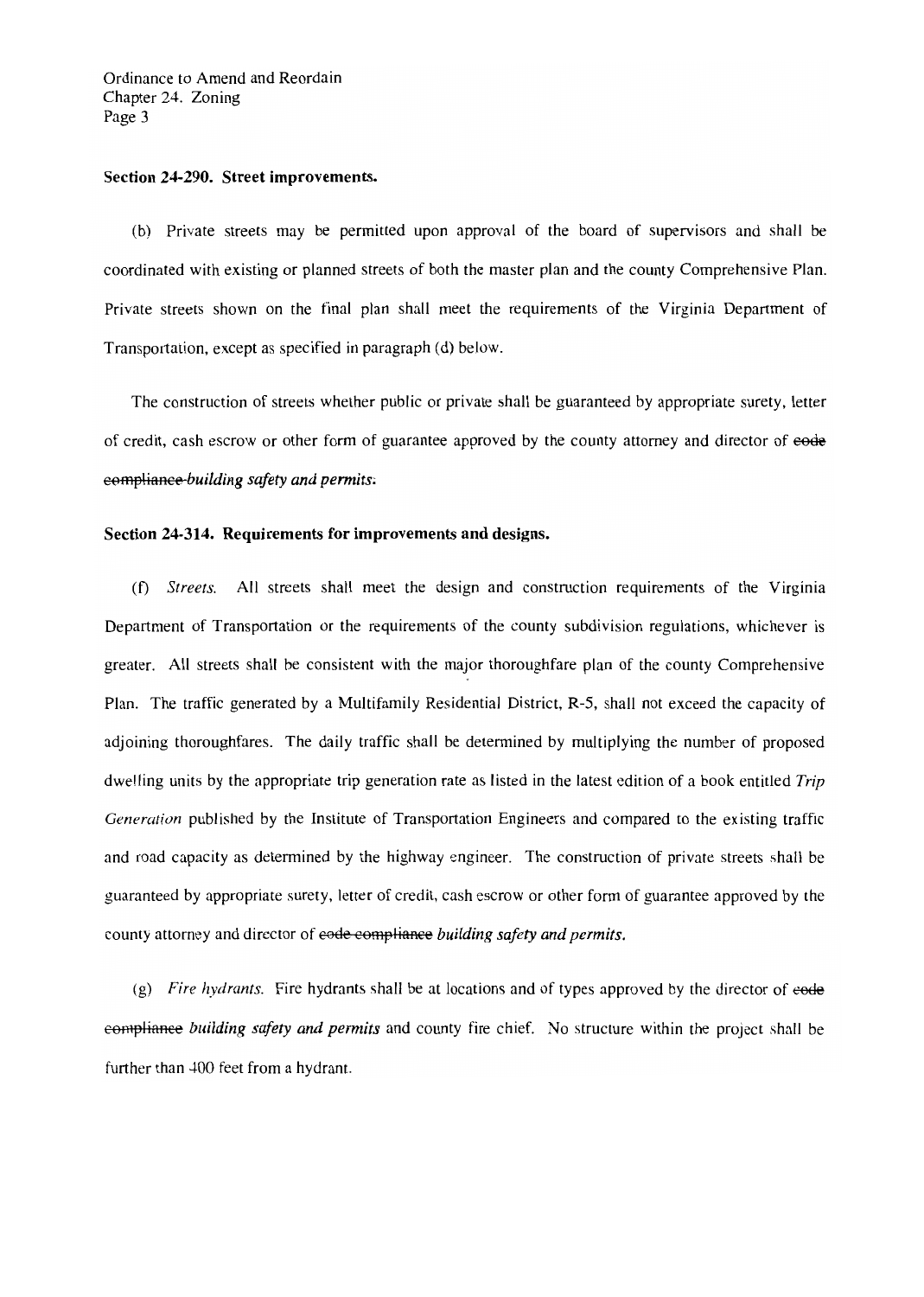## Section 24-466. Procedures.

(c) Guarantees. The eode-compliance director of building safety and permits shall not issue any certificate of occupancy until the applicant has guaranteed the completion of public improvements, including, but not limited to, public roads, public water and sewer facilities, shown on the development plan by providing either a letter of credit, certified check, cash escrow, cash payment or other surety, approved by the county attorney.

## Section 24-470. Requirements for improvements and design.

(c) Street. All streets shall meet the requirements of the Virginia Department of Transportation. The construction of streets, whether public or private, shall be guaranteed by appropriate surety, letter of credit, cash escrow or other form of guarantee approved by the county attorney and director of the environmental division engineering and resource protection. Private streets may be permitted within "qualifying industrial parks" in accordance with section 24-55.

## Section 24-497. Requirements for improvements and design.

(2) Individual wells shall be approved by the health department and the director of eode-compliance building safety and permits prior to preliminary site plan approval;

#### Section 24-517. Procedures.

(c) Guarantees. The director of eode compliance building safety and permits shall not issue any certificate of occupancy until the applicant has guaranteed the completion of public improvements, including, but not limited to, public roads and public water and public sewer facilities, shown on the approved development plan by providing either a letter of credit, certified check, cash escrow, cash payment or other surety, approved by the county attorney.